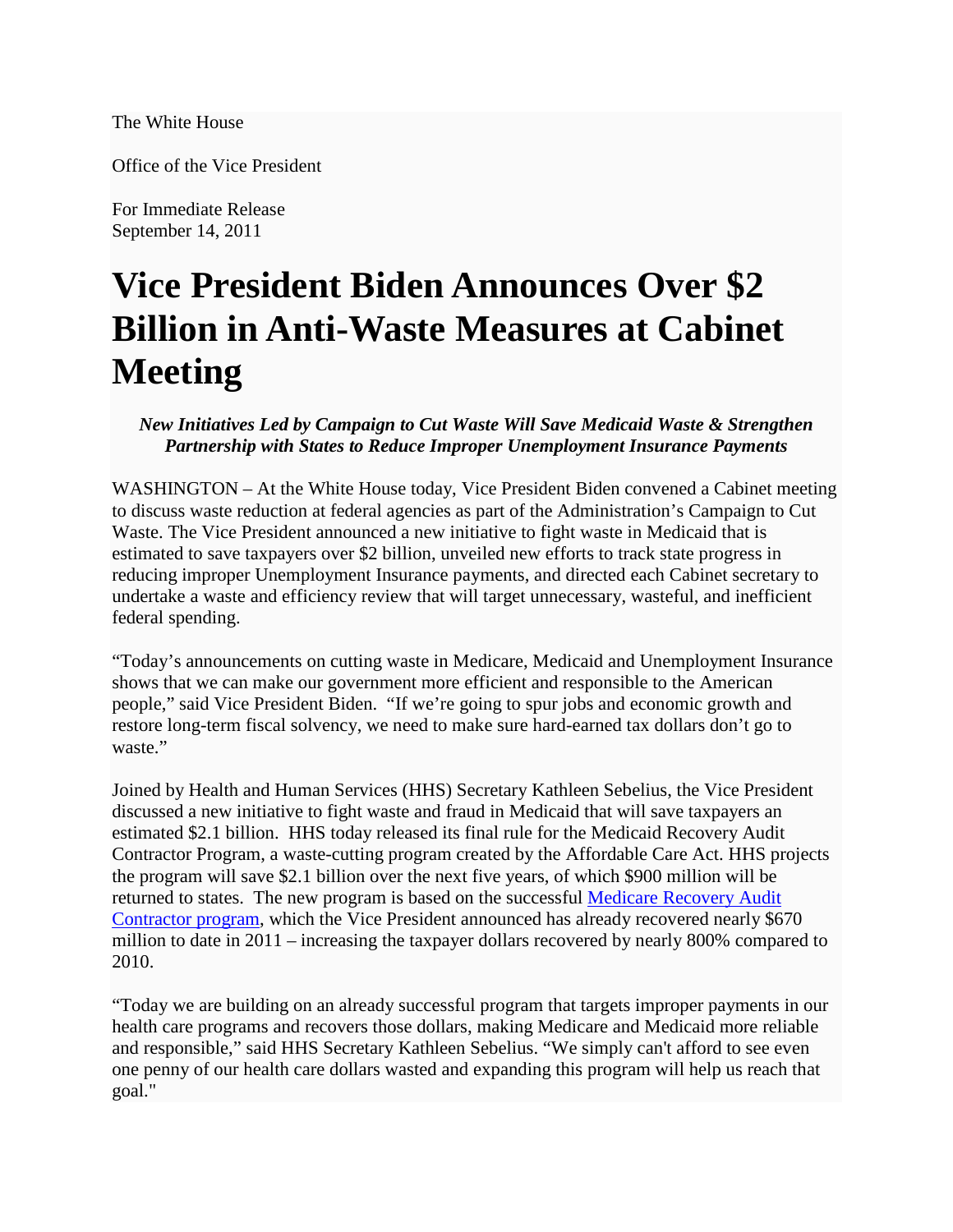The Vice President also unveiled new Labor Department efforts to reduce improper Unemployment Insurance payments and hold states accountable for progress as part of the Administration's comprehensive efforts to crack down on waste, fraud and abuse. Department of Labor Secretary Hilda Solis joined the Vice President to discuss the Department's next steps in combating these improper payments:

- **A New Transparency Initiative to Make It Clear Where States Stand:** The Department of Labor is launching a new effort to clearly show every state's performance on improper payments. The agency unveiled an [online map](http://www.dol.gov/dol/maps/map-ipia.htm) that will show citizens their state's payment errors, which types of problems are driving its error rate, and the steps it has taken to address its rate.
- **Comprehensive Turnaround Plans for High Priority States:** DOL has identified six high priority states -- Virginia, Indiana, Colorado, Washington, Louisiana, and Arizona - based on their high rate of improper payments. DOL is working with these states to ensure they develop a comprehensive turnaround plan to reduce their improper payments. In addition, high-performing states will be paired with these states to offer guidance and aid as the plans are developed and implemented. High Priority states will be subject to additional monitoring and technical assistance until they achieve an improper payment rate under 10 percent and sustain that performance for at least six months.
- **New Awards to States to Automate and Improve Unemployment Insurance Data Collection:** The Department of Labor today awarded nearly \$192 million to 42 states toimplement waste-cutting initiatives and improve the Unemployment Insurance program, including upgrading technology systems to more accurately collect data and process claims.

These steps build on other efforts to address improper payments the [Administration launched](http://www.dol.gov/dol/maps/Strategies.htm)  [earlier this year.](http://www.dol.gov/dol/maps/Strategies.htm)

"The Unemployment Insurance system is a unique partnership between the federal government and the states. States bear the responsibility of operating an efficient and effective benefits program, but as partners the federal government must be able to hold them accountable for doing so," said Secretary Solis. "These new measures, demonstrate our commitment to working closely with states to ensure the integrity of the system, turnaround underperforming programs and save taxpayer dollars."

Finally, as part of efforts to cut waste and inefficient spending, the Vice President asked the Cabinet to report back on wasteful and inefficient agency spending on travel, auto fleets, publications, and office equipment and supplies, from cell phones to software, or in any other areas identified by agencies.

The Vice President highlighted the [Department of Homeland Security's Efficiency Review](http://www.dhs.gov/xabout/budget/efficiency-review.shtm) as a model effort. Since 2009, the agency has identified more than \$1 billion in cost avoidances and implemented 30 efficiency initiatives across the agency – from buying software licenses in bulk to using government offices for meetings instead of renting private space. As a result of these savings and other ongoing efficiency initiatives, the agency's 2012 budget request included more than \$800 million in reductions. As he did with the Recovery Act, the Vice President called on